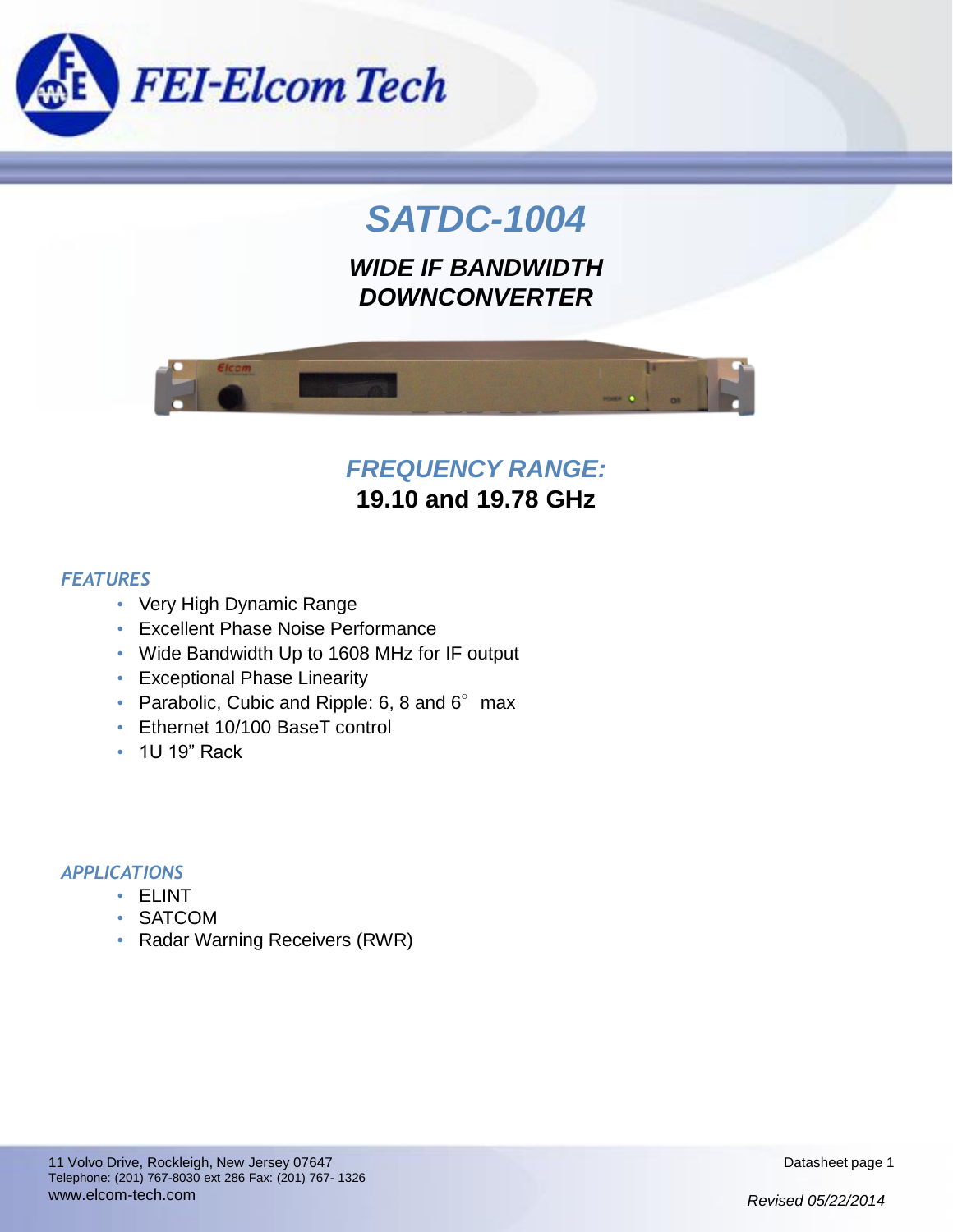

### SPECIFICATIONS AT 25°C

#### **FREQUENCY**

| Input Frequencies:                         | 19.10 and 19.78 GHz |
|--------------------------------------------|---------------------|
| Tuning Speed:<br><b>Frequency Accuracy</b> | <100 millisecond    |
| vs. Temperature (Internal Ref):            | $< +/- 0.1$ PPM     |
| Long Term Aging (Internal Ref):            | < 1 PPM per Year    |
| Phase Noise (Typical) at output:           |                     |
| Offset 10 Hz:                              | -50 dBc/Hz          |
| Offset 100 Hz:                             | -70 dBc/Hz          |
| Offset 1 KHz:                              | $-100$ dBc/Hz       |
| Offset 10 KHz:                             | $-110$ dBc/Hz       |
| Offset 100 KHz:                            | $-110$ dBc/Hz       |
| Offset 1 MHz:                              | $-130$ dBc/Hz       |
| Offset 10 MHz:                             | $-135$ dBc/Hz       |
| <b>RF SECTION</b>                          |                     |

Input Return Loss: 17 dB min

Conversion Sense: Non Inverting

**DYNAMIC RANGE**

Image Rejection: < -40 dB Output IP3:  $+10$  dBm min Output P1 dB:  $+0$  dBm min

Input Power Range:  $-35$  dBm to -20 dBm, -28dBm nominal

Spurious: Spurious: Spurious: In band -40dBc max out of band -40dBc max LO Leakage:  $\sim$  -40 dBm max at output port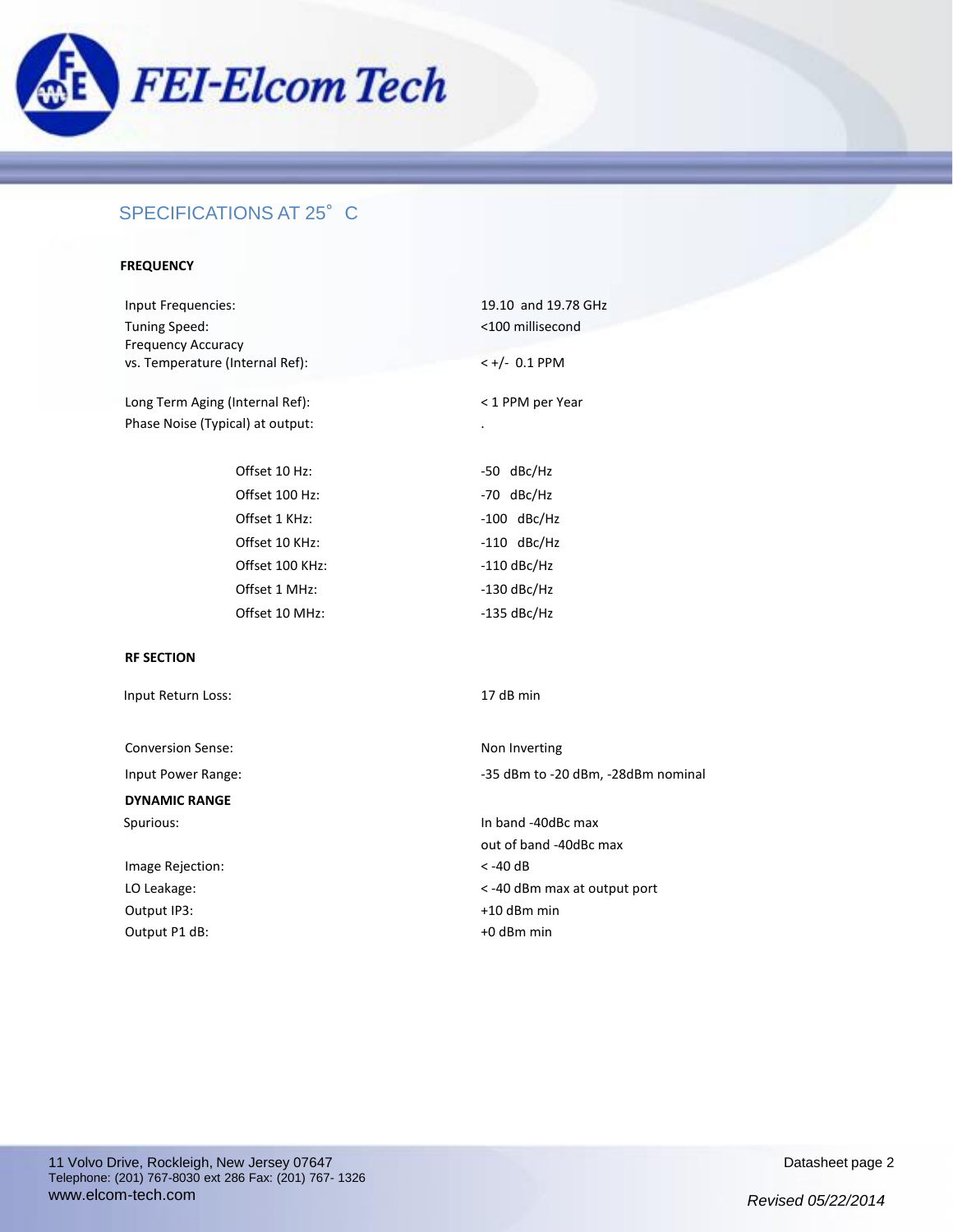

#### **WIDEBAND IF OUTPUT**

| Center Frequency:                  | 8000 MF      |
|------------------------------------|--------------|
| Bandwidth (2dB):                   | $+/- 804$ M  |
| RF to IF Gain:                     | $0 dB +/-2$  |
| Gain Flatness Over IF BW:          | $1.2$ dB $M$ |
| IF Signal Monitor:                 | $-15$ dBc r  |
| Impedance:                         | 50 ohms      |
| <b>Output Return Loss:</b>         | 17dB         |
| Phase Linearity over +/- 402MHz BW | Parabolio    |

# **CONTROL**

#### **ENVIRONMENTAL**

Operating Temp Range: Non Operating: Relative Humidity: Altitude: Federal Communications Commission (FCC): Vibration: AC Power: 95 to 265 VAC, 47-63 Hz, 100 Watts **MECHANICAL**

8000 MHz  $+/-$  804 MHz centered at 8.0 GHz  $0$  dB  $+/-2$  dB 1.2 dB Max Over +/- 804 MHz -15 dBc nom Parabolic 6° max Cubic 12° max Ripple 8° max **BUILT IN TEST (BIT) BUILT IN TEST (BIT) Power Supply Voltages, Three Phase Lock Alarm, Over Temp.** 

 Local Manual Control: Rotary Knob to change Frequency Bands Remote Programming: The mass of the Ethernet 10/100 base T, RS 422/ RS 485 and RS232

| $0^{\circ}$ to +50 $^{\circ}$ C    |
|------------------------------------|
| -30° to +85°C                      |
| Up to 95%, Non-Condensing          |
| 6,000 Feet                         |
| FCC Class A Compatible             |
| Normal Bench Handling              |
| 95 to 265 VAC, 47-63 Hz, 100 Watts |

 Size: 19", 1U (1.75" H X 22" D X 17" W) Weight: 20 Pounds

#### **REAR PANEL CONNECTORS**

| RF input:      | SMA <sub>F</sub> |
|----------------|------------------|
| IF output:     | SMA F            |
| Input Monitor: | SMA <sub>F</sub> |
| LO Monitor:    | SMA F            |
| IF Monitor:    | SMA <sub>F</sub> |
| Ethernet:      | RJ 45            |
|                |                  |